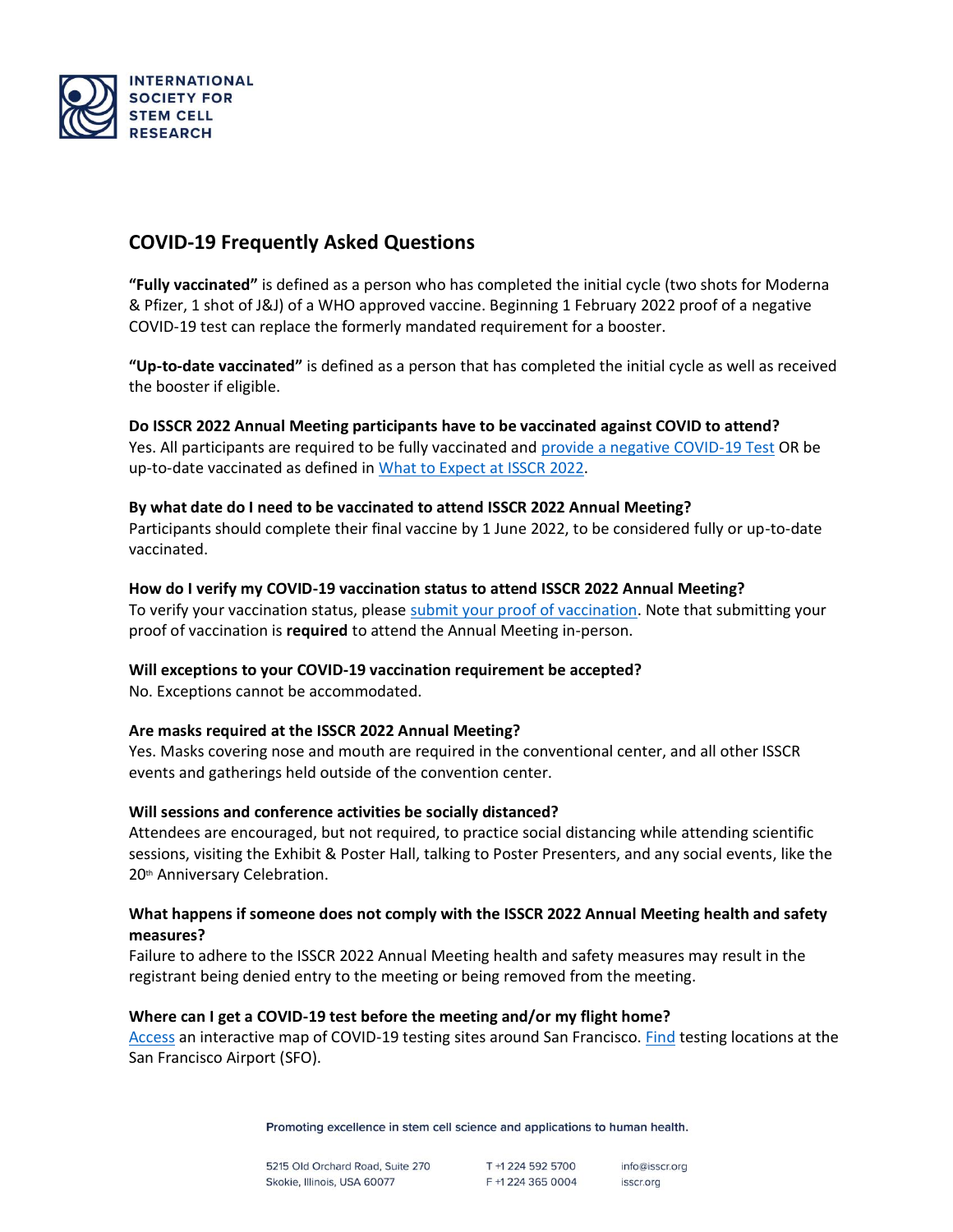

**How will I know if I have been close to someone with COVID-19 at the ISSCR 2022 Annual Meeting?** All participants are encouraged to download th[e COVID Alert app](https://canotify.ca.gov/) for California before traveling to the Annual Meeting. Once you activate the app and keep your Bluetooth on, it will send alerts if you are in close contact with someone who tests positive to COVID-19. In turn, if you test positive for COVID-19, you can alert others you may have been in contact with. Your privacy is protected as your identity is not known and your specific location is not tracked.

If you test positive for COVID-19, please email the ISSCR at isscr@isscr.org. The identity of individuals who test positive will be kept confidential.

# **What if I test positive for COVID-19 during the ISSCR 2022 Annual Meeting?**

COVID-19 can be contracted anywhere and anytime. Be prepared for the possibility that an infection may occur while attending the meeting. All participants should complete a daily self-assessment using the CDC's COVID[-19 Self-Checker.](https://www.cdc.gov/coronavirus/2019-ncov/symptoms-testing/coronavirus-self-checker.html)

Please note that all in-person Annual Meeting registrants also have access to the virtual Annual Meeting platform and on-demand content after the event. If you do test positive for COVID-19 during the Annual Meeting, you will still have access to live streams on the virtual platform. Questions about accessing the virtual platform can be sent to [ISSCRDigital@ISSCR.org.](mailto:ISSCRDigital@ISSCR.org)

It is suggested that all participants purchase travel insurance (if your employer does not currently provide coverage) with an Epidemic Coverage Endorsement that addresses the following situations:

- Trip Cancellation, if, for example, you must cancel your trip after being diagnosed with COVID-19.
- Trip Interruption, if, for example, during your trip you are specifically named and individually ordered to quarantine.
- Travel Delay, if, for example, you are denied boarding based on a suspicion that you are ill with an epidemic disease such as COVID-19.
- Emergency Medical Care, if, for example, you are diagnosed with COVID-19 and need to be hospitalized while traveling.
- Emergency Transportation, if, for example, you are diagnosed with an epidemic disease such as COVID-19 while you are traveling, and you require an emergency medical evacuation.

These policies are widely available from any number of companies that specialize in travel insurance. If you experience any symptoms before picking up your meeting badge or develop symptoms while attending the meeting, do not enter the conference space. Please get tested at one of [San Francisco's](https://datasf.org/covid19-testing-locations/) [COVID-19 testing sites](https://datasf.org/covid19-testing-locations/) (fees may apply).

**If you test positive for COVID-19 while attending the ISSCR 2022 Annual Meeting**, please contact the ISSCR at [isscr@isscr.org.](mailto:isscr@isscr.org) After testing positive for COVID-19, you must also notify your hotel. Each hotel will have its own protocols to follow. Follow CDC guidelines on what to do if you are sick with [COVID-19.](https://www.cdc.gov/coronavirus/2019-ncov/if-you-are-sick/steps-when-sick.html) 

Promoting excellence in stem cell science and applications to human health.